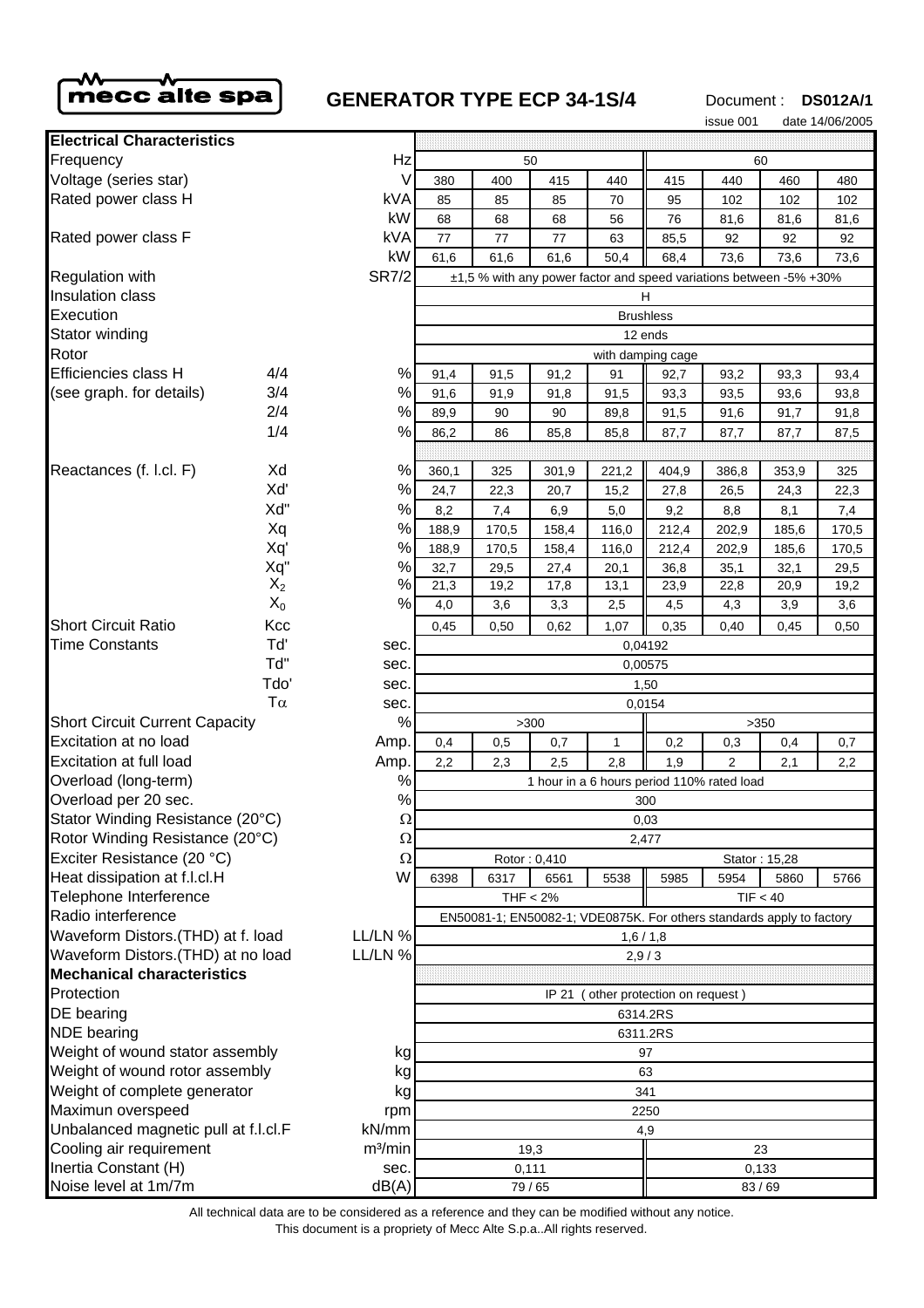

## **GENERATOR TYPE ECP 34-1S/4**

#### Document : **DS012A/2**

issue 000 date : 14/06/05





100

**Symmetrica** 

 $\Box$ ╈╈



 $\blacksquare$ 

╈╈╈╈

┯┷

TM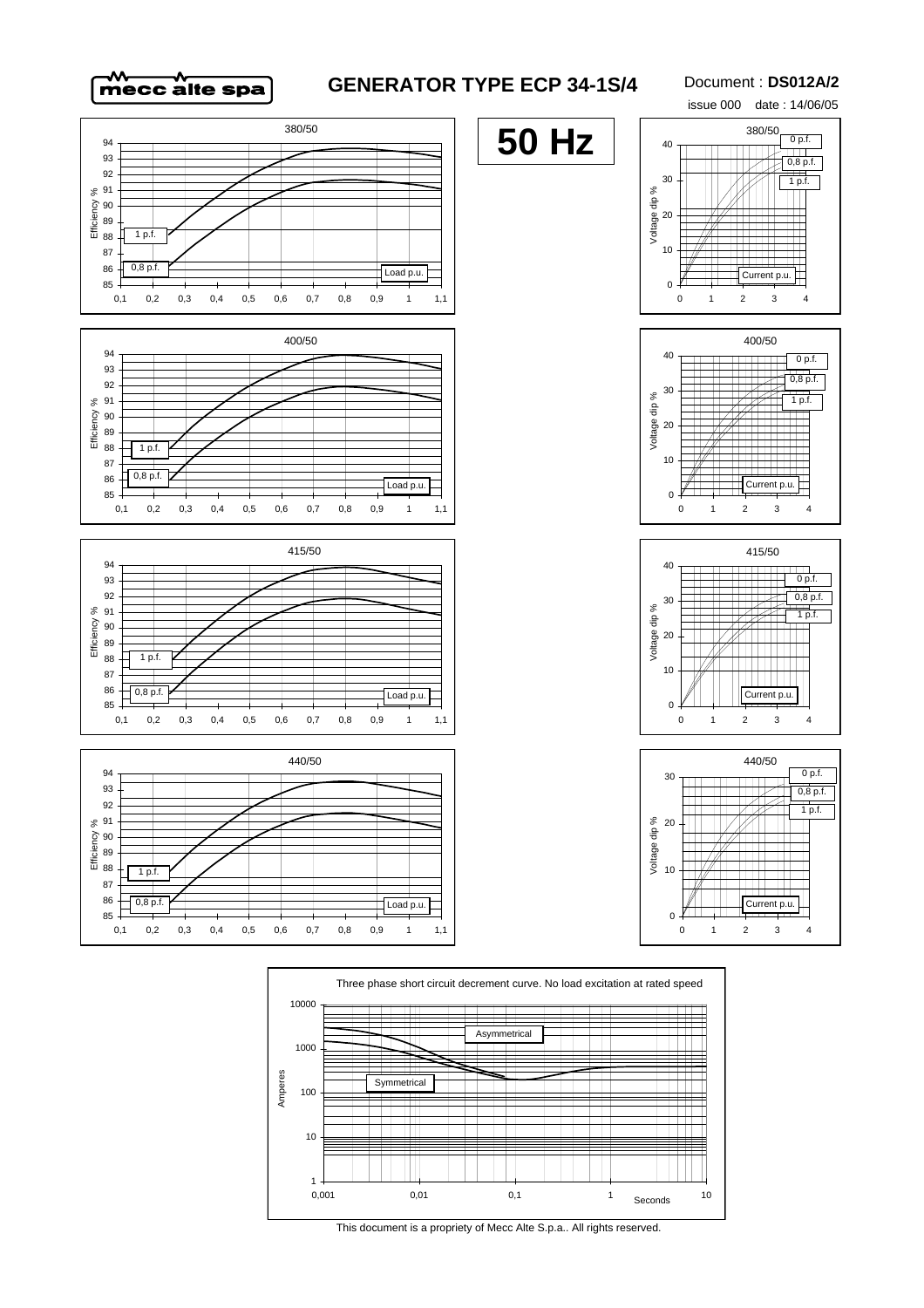

## **GENERATOR TYPE ECP 34-1S/4**

#### Document : **DS012A/3**







This document is a propriety of Mecc Alte S.p.a.. All rights reserved.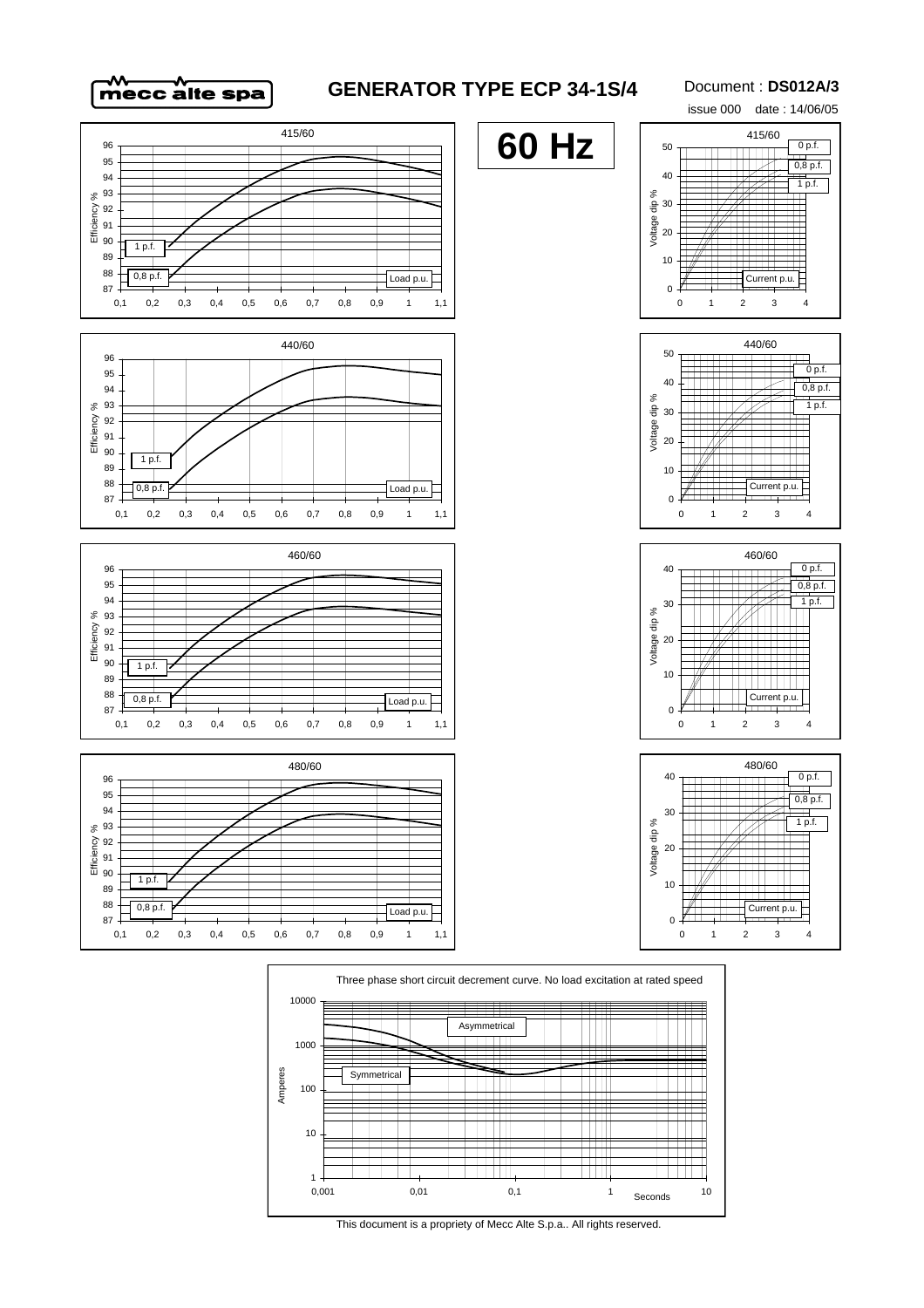